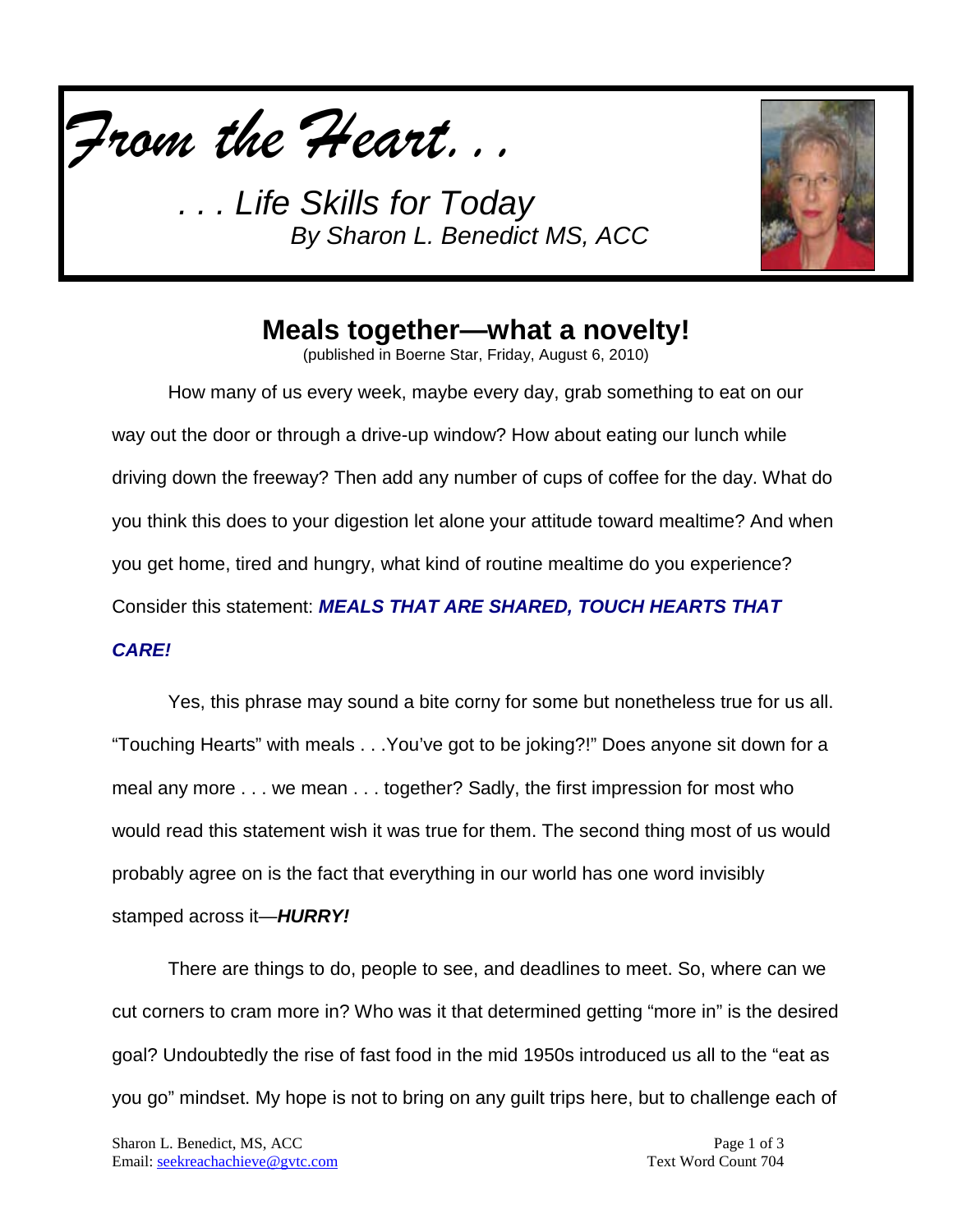us to examine the lost art of using mealtime as a valuable together time. Being together at the same place, at the same time around the same table is the goal. Contrary to logic this is not a simple task to carry off.

Here is another slightly poetic and true statement: *EACH TIME YOUR FAMILY SITS DOWN TO A MEAL, A COVENANT OF LOVE & COMMITMENT IS CAREFULLY*  **SEALED!** What are your mealtimes like? Take a moment right now to write down your mealtime scenarios—breakfast, lunch, dinner. Describe what you consider a typical week day of meals for you and your family.

While most of us frequent the local restaurants, even have business lunch meetings, some parents just hand their kids lunch money to do whatever they want or assume their school cafeteria is going to supply reasonably healthy meals. For the average school, one only has to visit on any particular day to see what their kids have for choices. You may have the opportunity to make healthier choices at your local restaurant, but it is unfortunately not so at most schools in our nation.

During the infant and toddler years you may be able to control what they eat until their eighth birthday (even sooner maybe)! Then the food fights begin in all earnest. From then on, the food of preference more likely will be whatever their friend's parents fix! Certainly not what is served at home!

Are the descriptive words you hear at meal time sound something like "Yuck", or "Oh, Mom, not this again!" When will all your effort and care be appreciated? Well, the possibility is never; but it always feels better to be ever hopeful. Whether Mom and/or Dad do the meal planning and cooking, we all know we should provide the healthiest, nutritional meals possible for ourselves and throughout their growing years. But how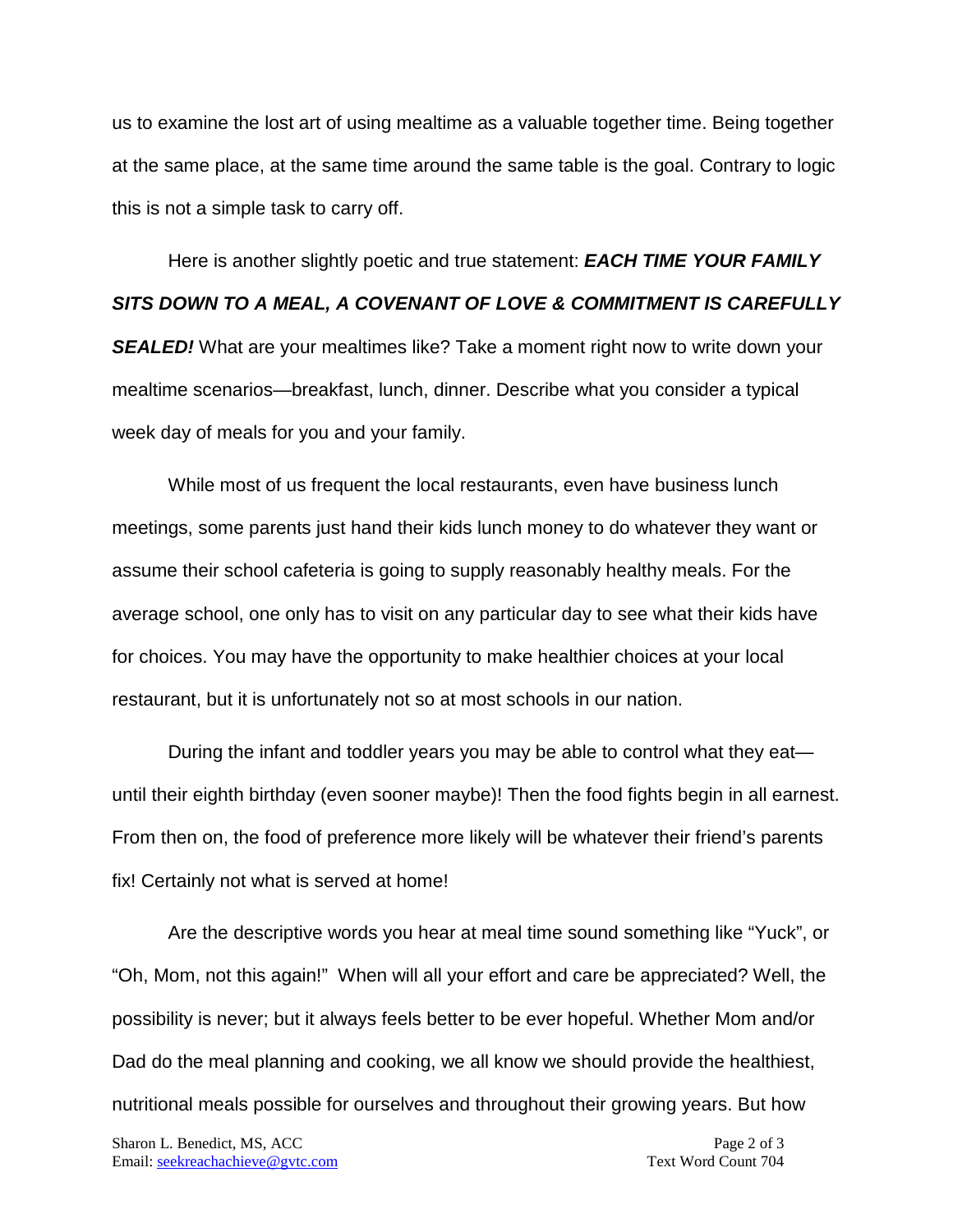would you like to make it much more fun and appetizing for everyone? How do you want to change your mealtime routine? Reflect on the scenario you wrote down. Then try out in the next couple weeks two ways to enhance your mealtime together, making it more enjoyable for everyone. If you have already made mealtime a priority in your life, by all means tell me about it.

There are some hopeful signs of a mealtime together comeback that is moving family mealtime from being a novelty to a nurturing part of daily life. Now that's you have heard my perspective on mealtime, next time we will cruise through what experts say and some tips along the way.

Sharon L. Benedict, MS, ACC, is a certified life wellness coach-consultant, specializing in life skills, wellness, and creative arts development for individuals, businesses and organizations [\(www.harvestenterprises-sra.com\)](http://www.harvestenterprises-sra.com/).She welcomes your questions and comments and can be contacted at [seekreachachieve@gvtc.com.](mailto:seekreachachieve@gvtc.com)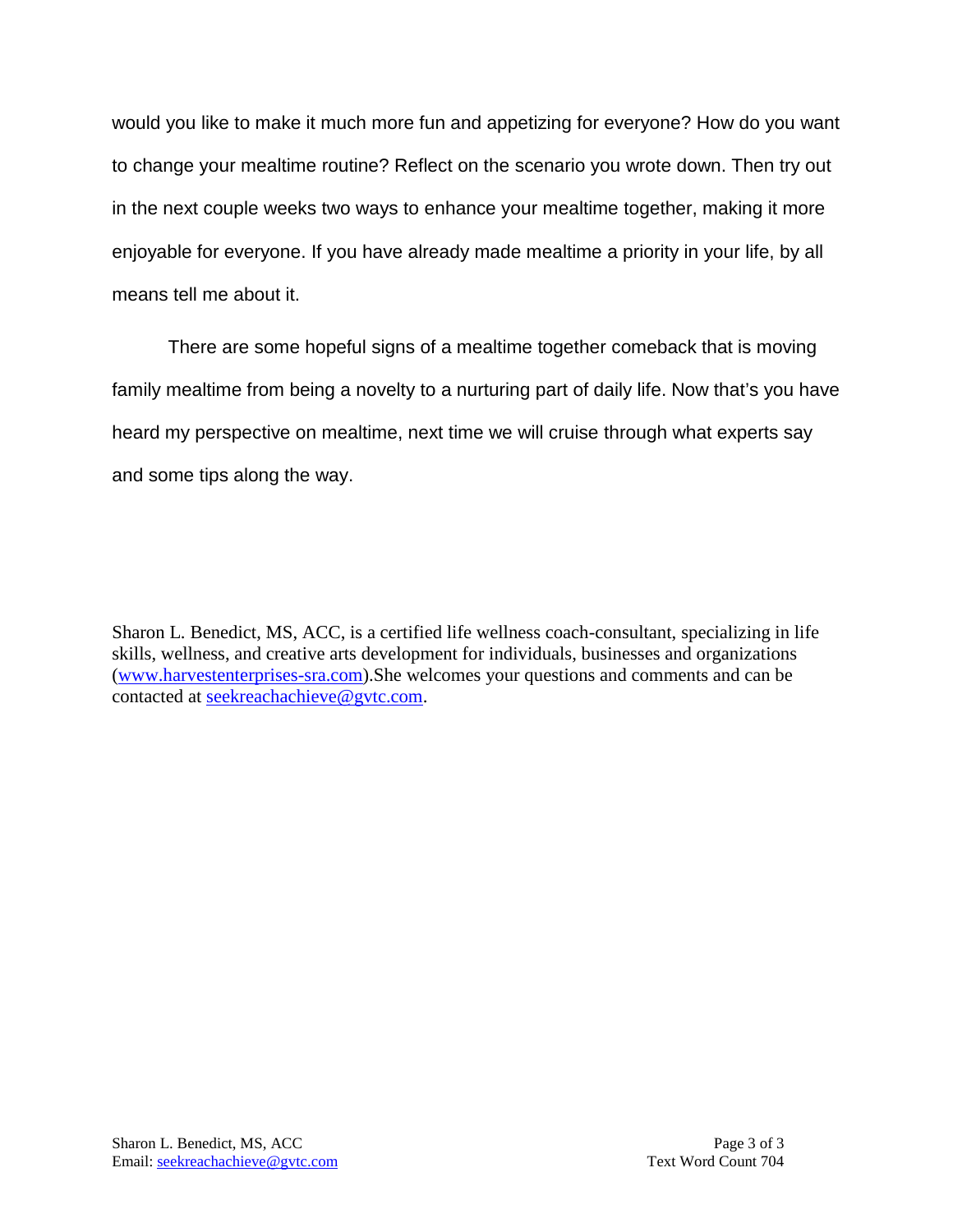



## **Meals together—what the experts say**

(published in Boerne Star, Friday, August 13, 2010)

Over the decades, mealtime together has often been relegated to the "doing your own thing" category. Between long hours at work, running the kids to soccer, bringing the briefcase home for another hour of work to meet some deadline, the evening is pretty much gone. Spouse and kids are left to their own to figure out what to eat for dinner—and even seem to like it that way while watching TV or texting friends.

Yet, there are some hopeful comeback signs of a mealtime together, moving from being a novelty to a nurturing part of daily life. Let's see what the experts say. Kim Leon, PhD and Leanne Spengler, *Missouri Families* Human Development Specialist with the University of Missouri Extension Division [\(http://missourifamilies.org/\)](http://missourifamilies.org/) encourage family meals to *foster togetherness, positive communication, meal* 

### *preparation, and learning social skills.*

You may be asking the same question Leon and Spengler offer. "How can busy families find the time to have meals together?" Here are their answers:

- **Focus on being together** rather than creating an elaborate meal.
- **Start small** try to find time to have one or two meals a week together at first.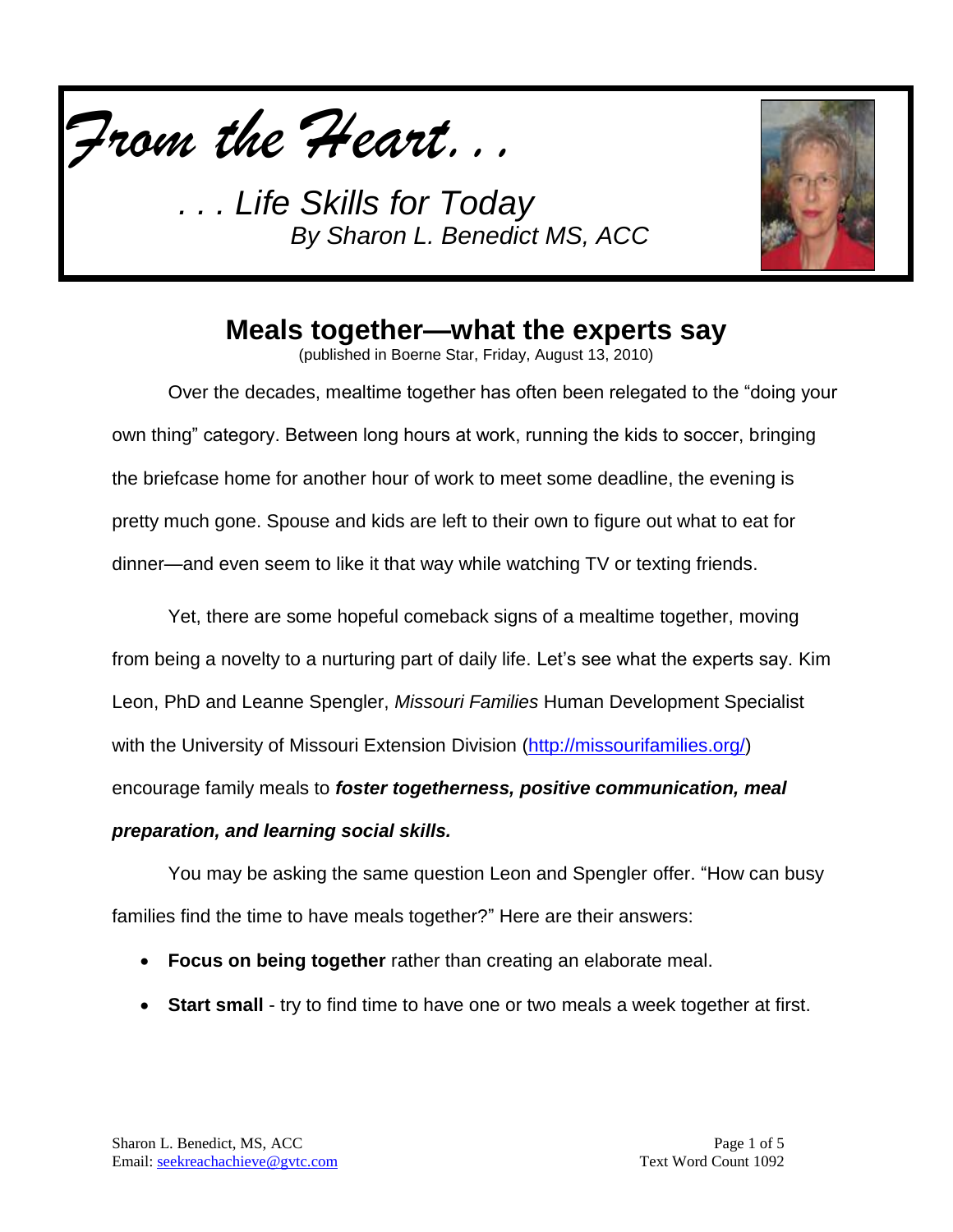- **Choose a meal that will fit with everyone's schedule** and occurs when children are calm and in a good mood. If evenings are the most difficult time, try breakfast, lunch, or brunch on the weekends as a regular family mealtime.
- **Have each family member be responsible for a task** (sharing the tasks—i.e. one person sets the table, one person cooks, one person prepares beverages, one person clears the table.

Another question is "How can families increase positive interaction and feelings about family meals?" First, **g***radually eliminate distractions, such as TV and answering machine; keep discussion on positive or neutral topics; and create a physical environment conducive to a positive dining experience (i.e. light candles, flowers on the table, playing soft music)*.

The Texas AgriLife Extension summarizes the following tips with . . . *cook together, eat together, talk together and make mealtime a family time!* When planning meals, it is the parent's responsibility to:

- Provide a selection of healthful foods
- Pick times for meals and snacks
- Offer a new food up to 10 or 11 times
- Be a good role model
- Create a positive atmosphere

The child's responsibility is to:

- Pick which foods they want to eat
- Decide how much to eat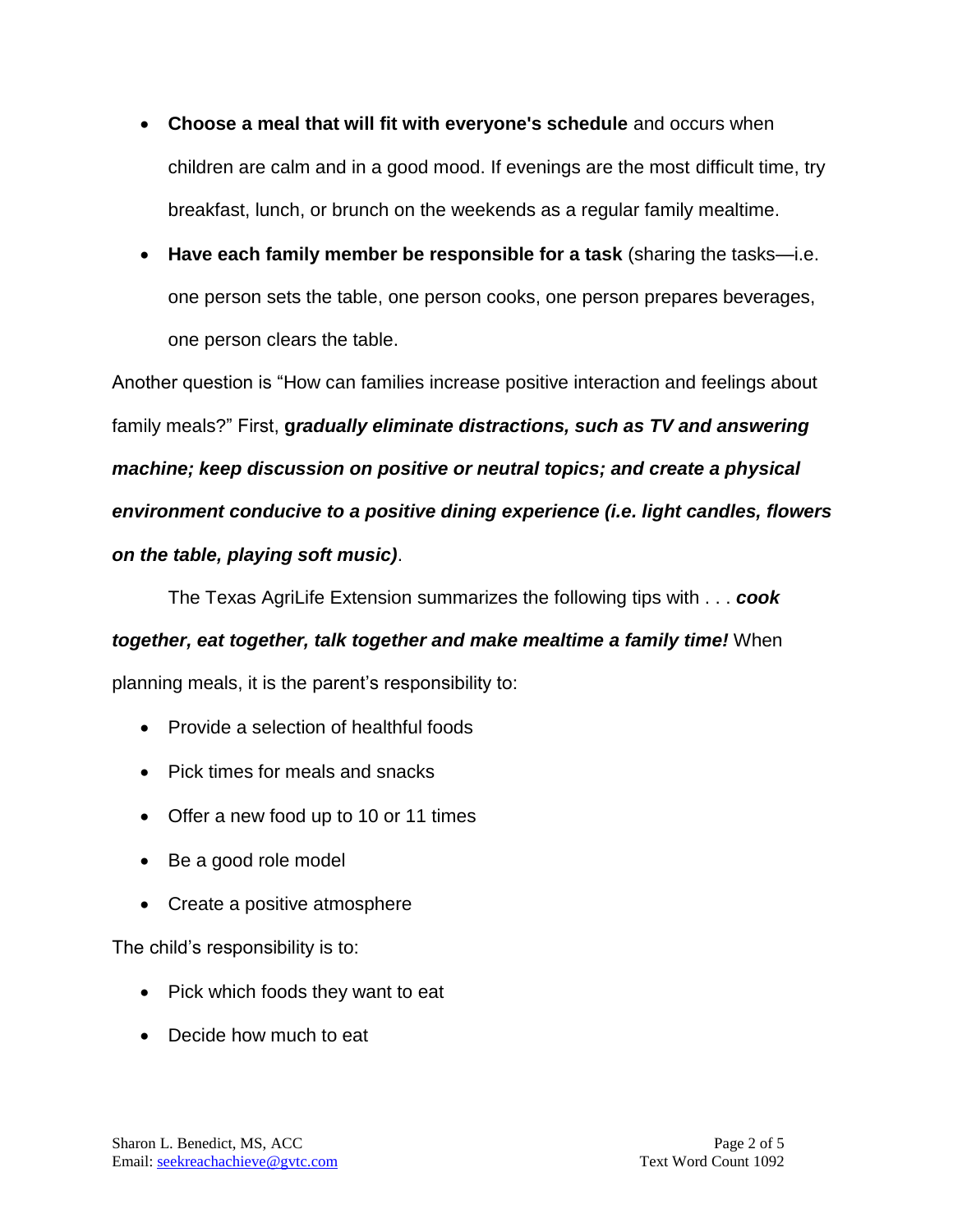To make it fun, try one of these suggestions:

- Pick a color and offer foods of that color.
- Choose a letter and offer foods that begin with that letter.

 Cut food, such as sandwiches and cheese into fun shapes with cookie cutters. Children need a snack between meals. But busy lifestyles can make it hard to ensure adults and children are eating healthful snacks. Texas AgriLife advises to be prepared to offer healthful snacks.

- Always take water with you. For flavor, add a slice of fruit or a splash of juice.
- Fill an insulated lunch box with fresh fruit, carrots, celery sticks, walnuts, yogurt or peanut butter on whole-wheat bread for snacks throughout the day.
- Keep snack-size bags of nuts or raisins on hand to satisfy hunger.
- If you must visit a fast-food restaurant, choose a grilled chicken sandwich with a side salad or a fruit cup instead of French fries.
- Snack ideas that combine two or more of the food groups: Yogurt topped with diced peaches or berries; whole grain bread spread with peanut butter and sliced bananas; graham crackers with yogurt; homemade trail mix of whole-grain cereal and dried fruit.

Check out a wealth of recommendations and resources for families through their Dinner Tonight! Program [\(http://healthyliving.tamu.edu/\)](http://healthyliving.tamu.edu/). In today's fast-paced world, the food budget of an average family is strained by eating out as well as the increase in proportion and calories when dining out. Texas AgriLife Dinner Tonight! Program encourages family mealtime to not only reduce the budget strain but also the waistline, and increase overall health of family members. This program also helps families who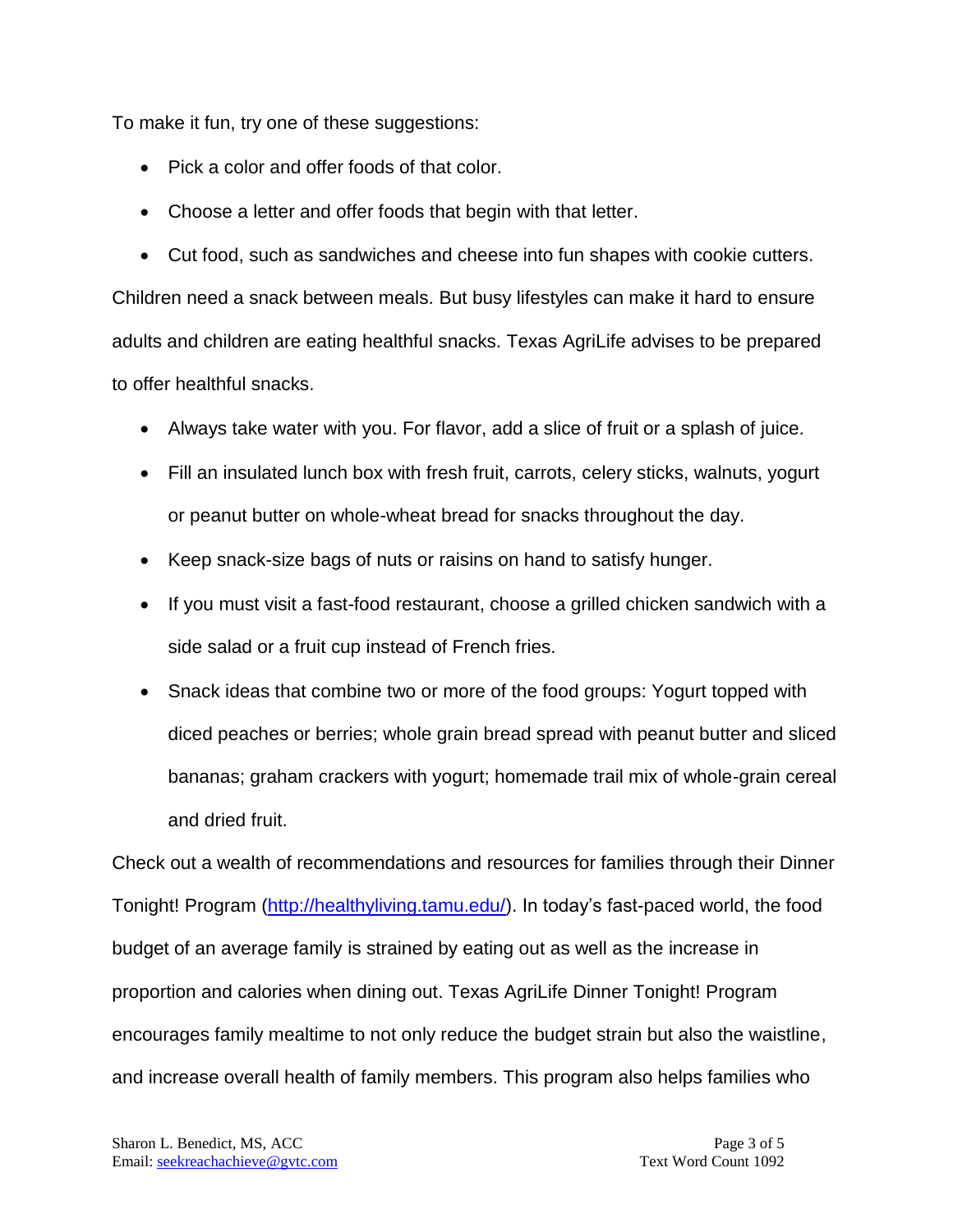may feel overwhelmed with the prospects of menu planning and trying to prepare healthy, cost-effective meals.

Kathleen Cuneo, PhD, founder/director of Dinner Together [\(www.dinnertogether.com\)](http://www.dinnertogether.com/), determines "family meals have been consistently demonstrated to be a robust protective factor for a number of health and mental health variables. Children and adolescents who eat meals regularly with their families have been shown to have better nutrition (Gillman et al., 2000), lower risk for depression and suicide (Eisenberg, et al., 2004), lower risk for disordered eating (Neumark-Sztainer, et al., 2008) and lower risk for substance abuse (CASA, 2007)." Despite these findings, today's families face many obstacles to organizing family meals—from sports, music lessons, martial arts programs, working overtime. Then add picky eating habits (which are normal for children, even some adults) and poor table manners. Yet, when mealtime becomes a healthy, regular, and positive family experience, teens are less likely to smoke, drink alcohol, or use marijuana and other drugs, and are more likely to have healthier diets as adults.

Children are curious and learn by watching you. So the USDA, in *Maximizing the Message: Helping Moms and Kids Make Healthier Food Choices,* offers a load of tips for starting them out young learning healthy eating habits from you and adopting family mealtime as adults. Check out the resources listed below and on my website to begin your family mealtime journey together.

And if you want to get some hands-on help right in the beautiful Texas hill country, visit the *Boerne Cooking Cottage* for children and adult classes, birthday parties, and more. Inspired by her young daughter, Chef Lauren Moore's *Boerne*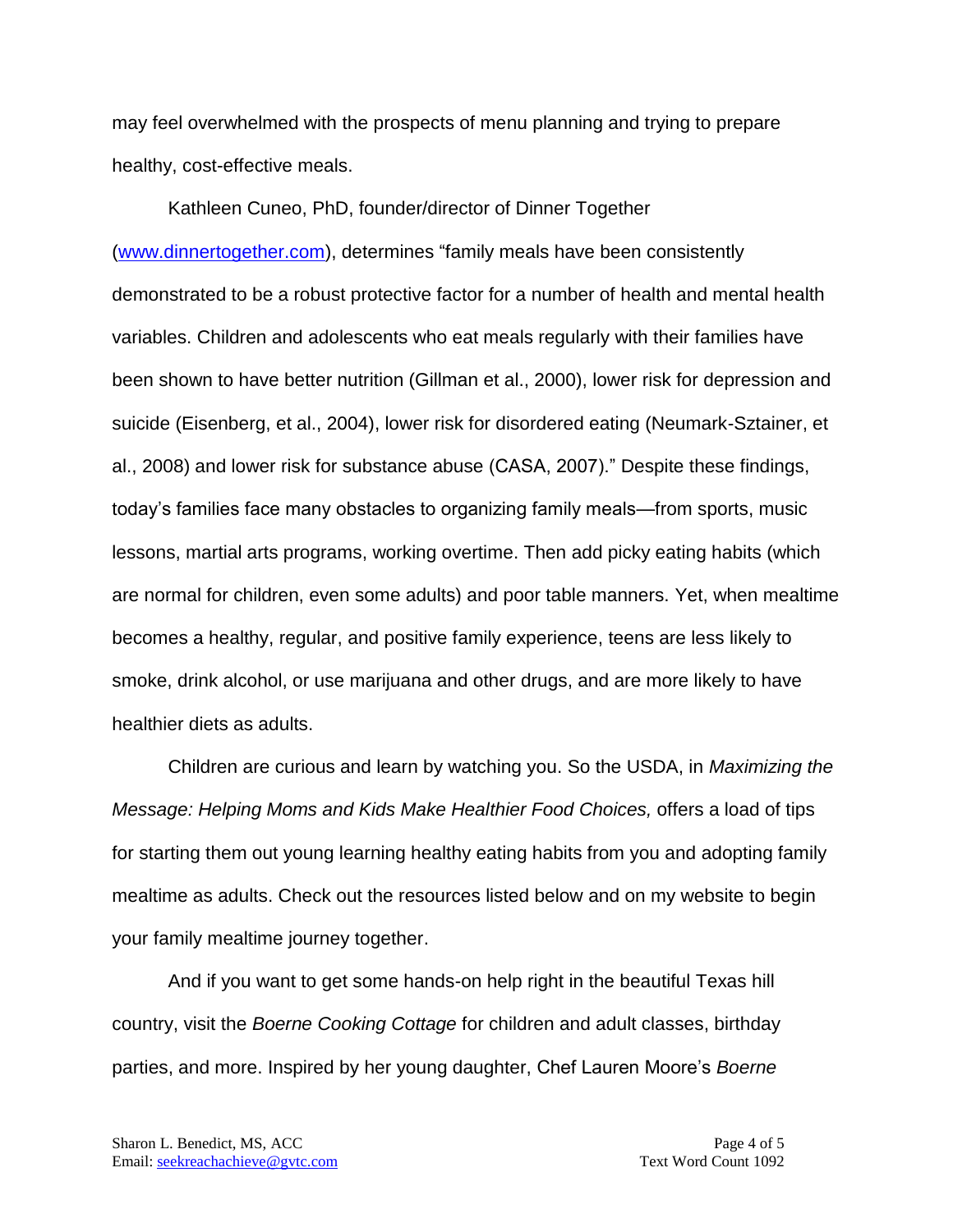*Cooking Cottage* provides a place where children can learn the joy of cooking and mealtime together. They will also learn the necessary sanitary, safety, math, science, and etiquette skills to make cooking and mealtime healthy and fun for the whole family. In the next article, I will be interviewing Lauren about her culinary journey and passion for helping bring back the art and heart of mealtime.

### **Resources:**

Boerne Cooking Cottage, 140 East Bandera Rd. Boerne, TX 78006 (210) 838-6150, [www.boernecookingcottage.com.](http://www.boernecookingcottage.com/)

Kids Health, [http://kidshealth.org/parent/food/general/family\\_meals.html.](http://kidshealth.org/parent/food/general/family_meals.html)

Texas AgriLife, Dinner Tonight! Program, [http://healthyliving.tamu.edu/.](http://healthyliving.tamu.edu/)

The Surprising Power of Family Meals, Mariam Weinstein. Steerforth Press. 2005.

USDA, Maximizing the Message: Helping Moms and Kids Make Healthier Food

Choices. [www.fns.usda.gov/fns/corenutritionmessages/Files/Guidebook.pdf.](http://www.fns.usda.gov/fns/corenutritionmessages/Files/Guidebook.pdf)

#### \*\*\*\*\*\*\*

Sharon L. Benedict, MS, ACC, is a certified life wellness coach-consultant, specializing in life skills, wellness, and creative arts development for individuals, businesses and organizations [\(www.harvestenterprises-sra.com\)](http://www.harvestenterprises-sra.com/).She welcomes your questions and comments and can be contacted at [seekreachachieve@gvtc.com.](mailto:seekreachachieve@gvtc.com)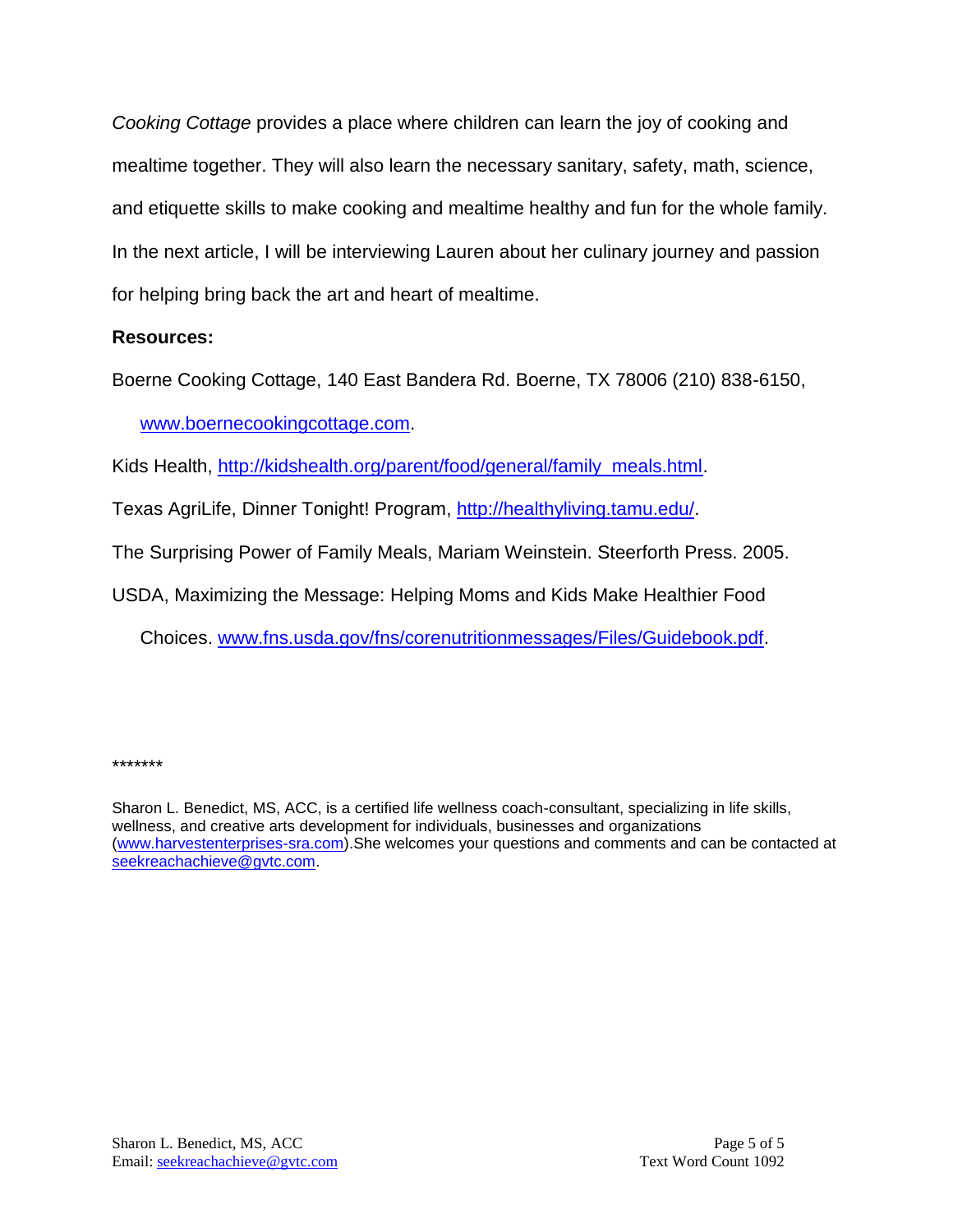



# **Mealtime with Lauren at Boerne Cooking Cottage**

(published in Boerne Star, Friday, August 20, 2010)

This month's lifeskill, Meals, has focused on the value of mealtime together with family and friends. At a recent Wine Share Boerne!, sponsored by Hill Country Council for the Arts (www.HCCArts.org), I met Lauren Moore, owner and visionary of *Boerne Cooking Cottage*. I thought you would enjoy hearing from Lauren about her culinary journey and passion for helping bring back the art and heart of mealtime.

\*\*\*\*\*\*\*\*\*\*\*\*\*\*\*\*\*\*\*\*\*\*\*\*\*\*\*\*\*\*\*\*\*\*\*\*\*\*\*\*

*Sharon*: Lauren, welcome to *From the Heart*. *Please tell my readers a little about yourself and what brought you to Boerne and the Texas Hill Country.*

**Lauren:** I am a native Texan, born in Refugio. I lived there until I was 18 where I graduated Refugio High School. I attended University of Texas, Arlington, where I pledged Zeta Tau Alpha sorority and studied business marketing. I also cheered for the Dallas Cowboys for two years, 1991-1993. I worked in Corporate America as a sales representative for a Dallas Information Technology Consulting Firm for seven years with a San Antonio territory, and that's how my husband, Tommy, and I found Boerne.

The project manager lived in Boerne and told us how lovely it was. Tommy and I took a road trip through the Hill Country and fell in love with it, especially Boerne. So Tommy got a job working with Abbott Laboratories in San Antonio , I left Corporate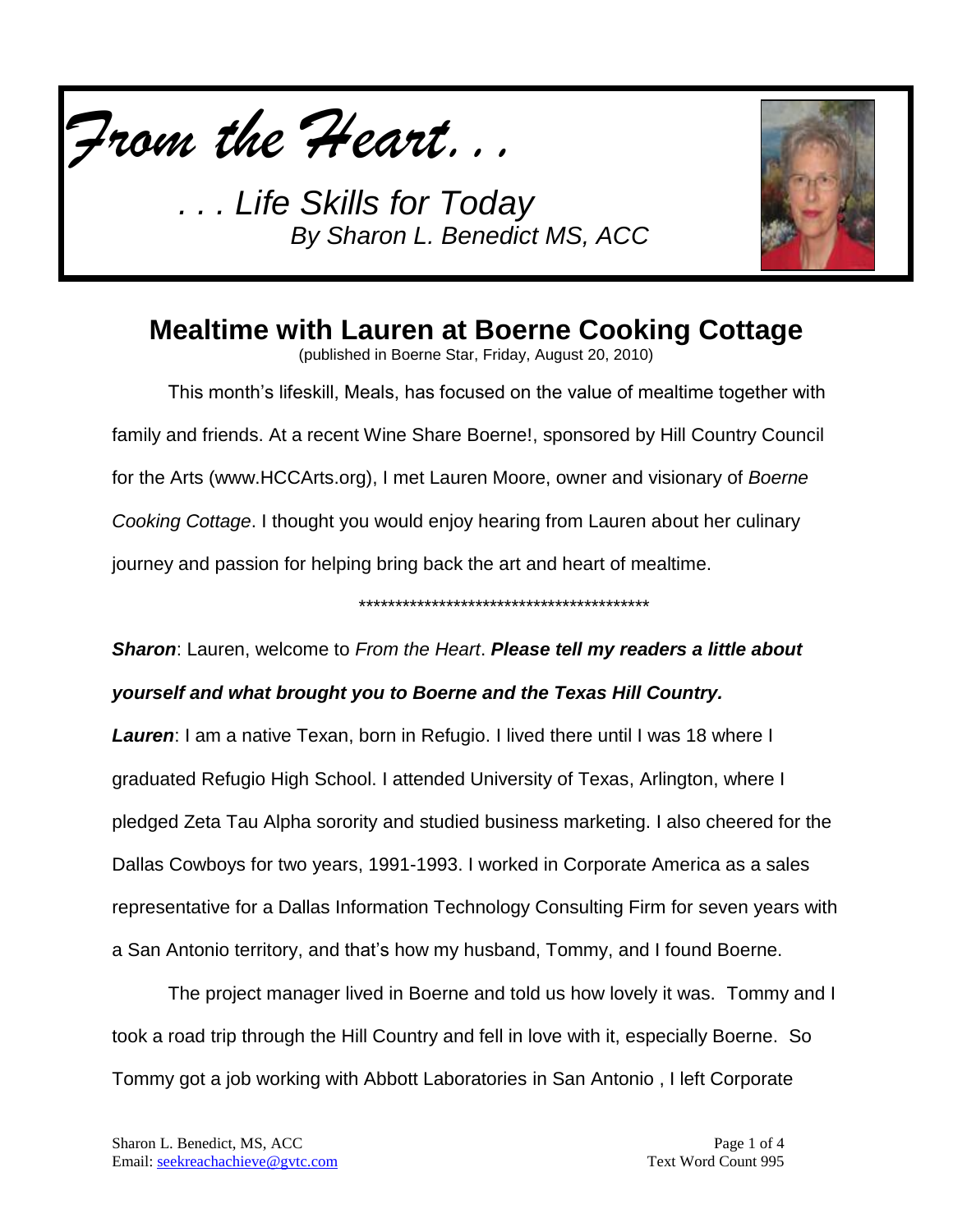America, and we moved to Boerne in 2002. We love the schools; we love the people and beautiful scenery! Shortly after moving here, we became pregnant with our daughter, Ashlyn, who will be turning seven soon and attends Kendall Elementary.

Regarding my culinary passion, I come from a long line of great cooks. My mother is a personal chef in Fort Worth and passed on her love for cooking. I read cookbooks like reading an intense novel! I truly enjoy cooking, entertaining and sharing my love for cooking with my young daughter. Ashlyn loves to help me in the kitchen, mixing, stirring, kneading...anything to get her hands dirty! In late 2009, inspired by her eagerness to learn to cook, I opened Boerne Cooking Cottage to teach children to cook and also the joys that go along with cooking together!

### *Sharon*: *What key life experience sparked your passion for cooking and the culinary arts?*

*Lauren*: Well, I can remember at about seven years old taking flower buds off our ornamental pomegranate shrub in our backyard and using an electric skillet in our garage to cook up a concoction only the bravest of brave would dare to try, but I'm not sure if that was my spark of interest! Seriously, my Mom did not want us to grow up food-illiterate; so every Sunday she would prepare gourmet meals so we could experience a broader palate.

Thanksgiving, Christmas and Easter were HUGE cooking events. My Mom would work tirelessly on a menu and then from dusk to dawn put together a fabulous meal...these are fond memories on which I reflect. Also in my late teens/early twenties, I had a wonderful opportunity to travel to unique and foreign places where I was exposed to many different cuisines and fine dining.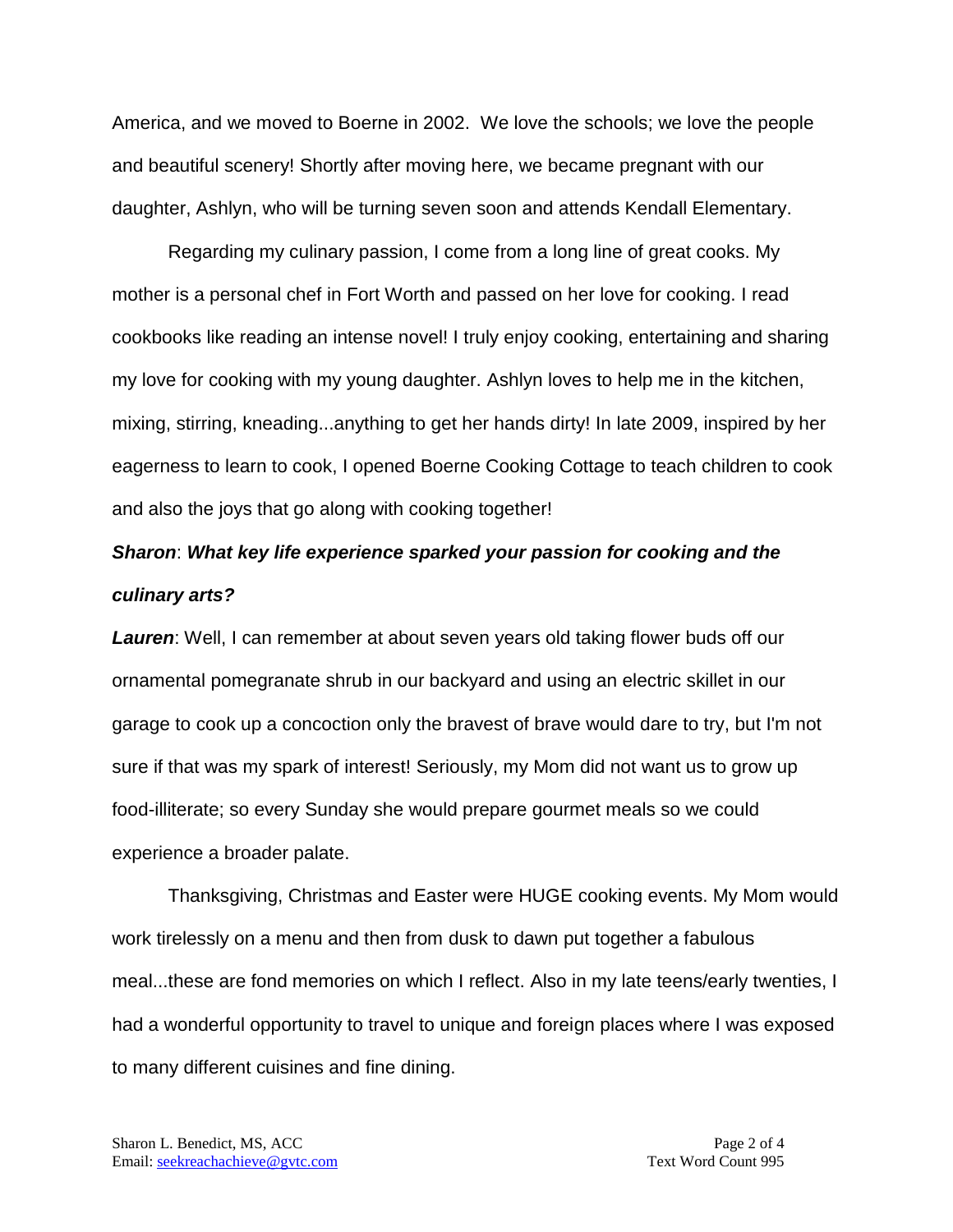I believe then I realized an interest and passion for cooking. I didn't really explore those interest and passions until I was newly married and wanted to provide my husband, family and friends that same "experience" my Mom had given us. I also found preparing a meal is truly my creative outlet.

# *Sharon*: *Besides gaining invaluable hands-on experience from your personal chef "Mom", what direction did your culinary education and experience take you in starting Boerne Cooking Cottage?*

*Lauren*: When my daughter was about seven months old, I wanted to work; but I was not interested in returning to Corporate America where the required traveling was not conducive to raising a young child. I thought..."what is it that I really enjoy doing?" Well, "cooking" was my answer. So I joined the Personal Chefs Network and began working at something I love to do.

I attended the annual meetings and received education from other personal chefs regarding culinary techniques and cuisines along with ways to help grow my business. I recently received my nutrition certification. This is one area where I excelled, providing nutritious (but delicious) meals to help lose weight, maintain weight, eat healthier, and pass my nutrition knowledge along to children. Obesity is a growing concern with our youth. I do not want to just teach cooking, but teach wholesome cooking. I believe the artificial ingredients found in so many processed foods are a leading cause in our declining health as a society.

# *Sharon*: *How does the Cooking Cottage fulfill your personal and business philosophy and practice?*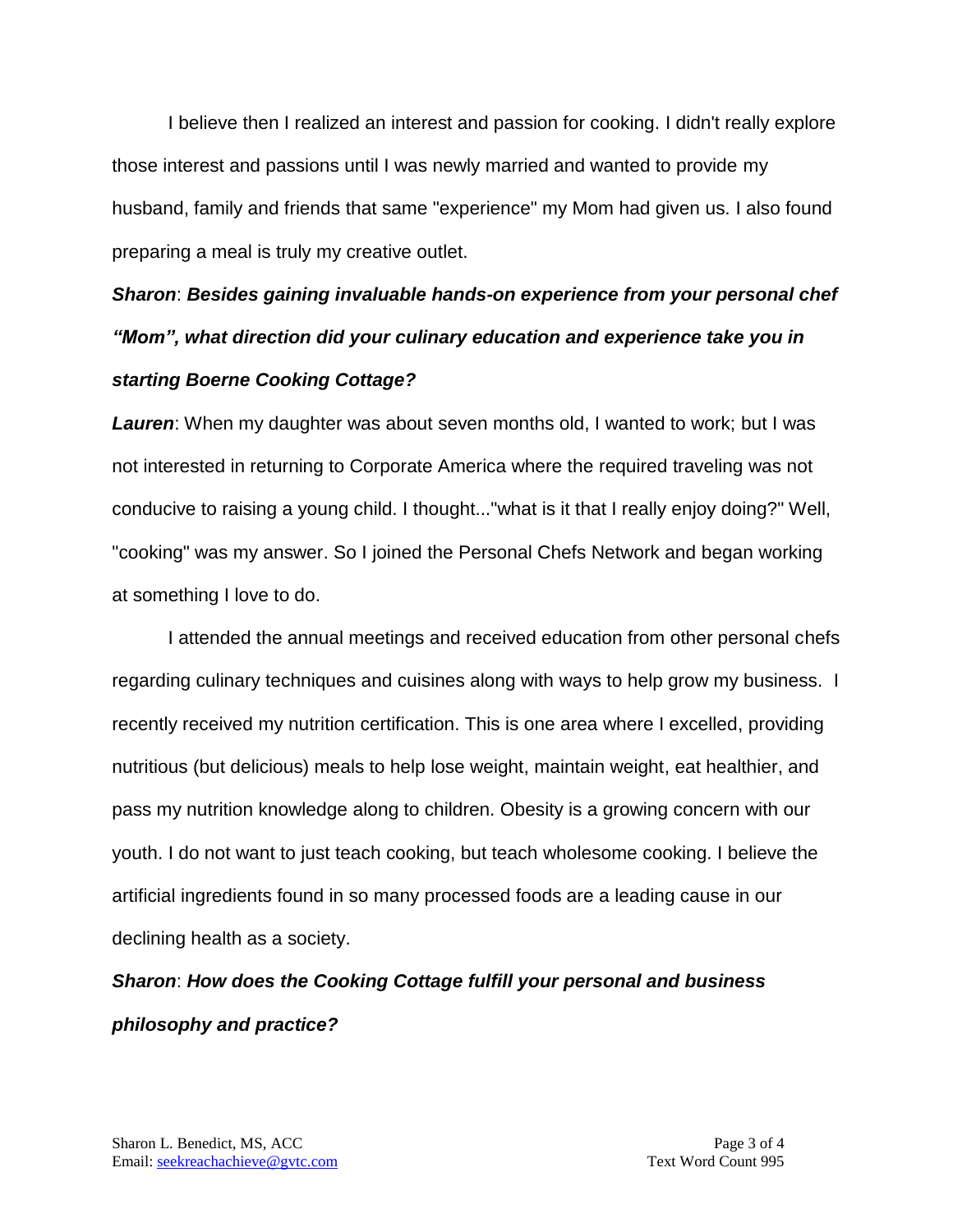*Lauren*: As I think in any new venture, there are so many apprehensions and doubts that enter one's mind when taking on something so new. But I must say, I never dreamed how fulfilling this venture would be for me personally! I have thoroughly enjoyed reaching out to our young community and teaching them about cooking.

It is so rewarding to see their little eyes light up as they learn how easy it is to make fresh pasta dough; and see them amazed at trying new things and actually like them! My cup runneth over with fulfillment in promoting our young futures wellbeing and providing a place where people can come together around a table and relish in the joys of cooking together. Our business philosophy is not only about feeding the body but also the soul.

#### \*\*\*\*\*\*\*\*\*\*\*\*\*\*\*\*\*\*\*\*\*\*\*\*\*\*\*\*\*\*\*\*\*\*\*\*\*\*\*\*\*\*\*\*\*\*

You can read more about Lauren's journey at Boerne Star Online,

[http://www.boernestar.com/news/business/article\\_9b81068b-45ec-5635-ad7e-](http://www.boernestar.com/news/business/article_9b81068b-45ec-5635-ad7e-8f7bc8adb6ad.html)[8f7bc8adb6ad.html.](http://www.boernestar.com/news/business/article_9b81068b-45ec-5635-ad7e-8f7bc8adb6ad.html) Contact Lauren at 140 East Bandera Rd. Boerne, TX 78006, [www.boernecookingcottage.com.](http://www.boernecookingcottage.com/) And add a Boerne Star RSS feed to your News Reader or homepage to stay connected with what's happening in the Texas Hill Country.

#### \*\*\*\*\*\*\*

Sharon L. Benedict, MS, ACC, is a certified professional life coach & consultant, specializing in lifeskills, wellness, and creative arts development for individuals, businesses and organizations [\(www.harvestenterprises-sra.com\)](http://www.harvestenterprises-sra.com/).She welcomes your questions and comments and can be contacted at [seekreachachieve@gvtc.com.](mailto:seekreachachieve@gvtc.com)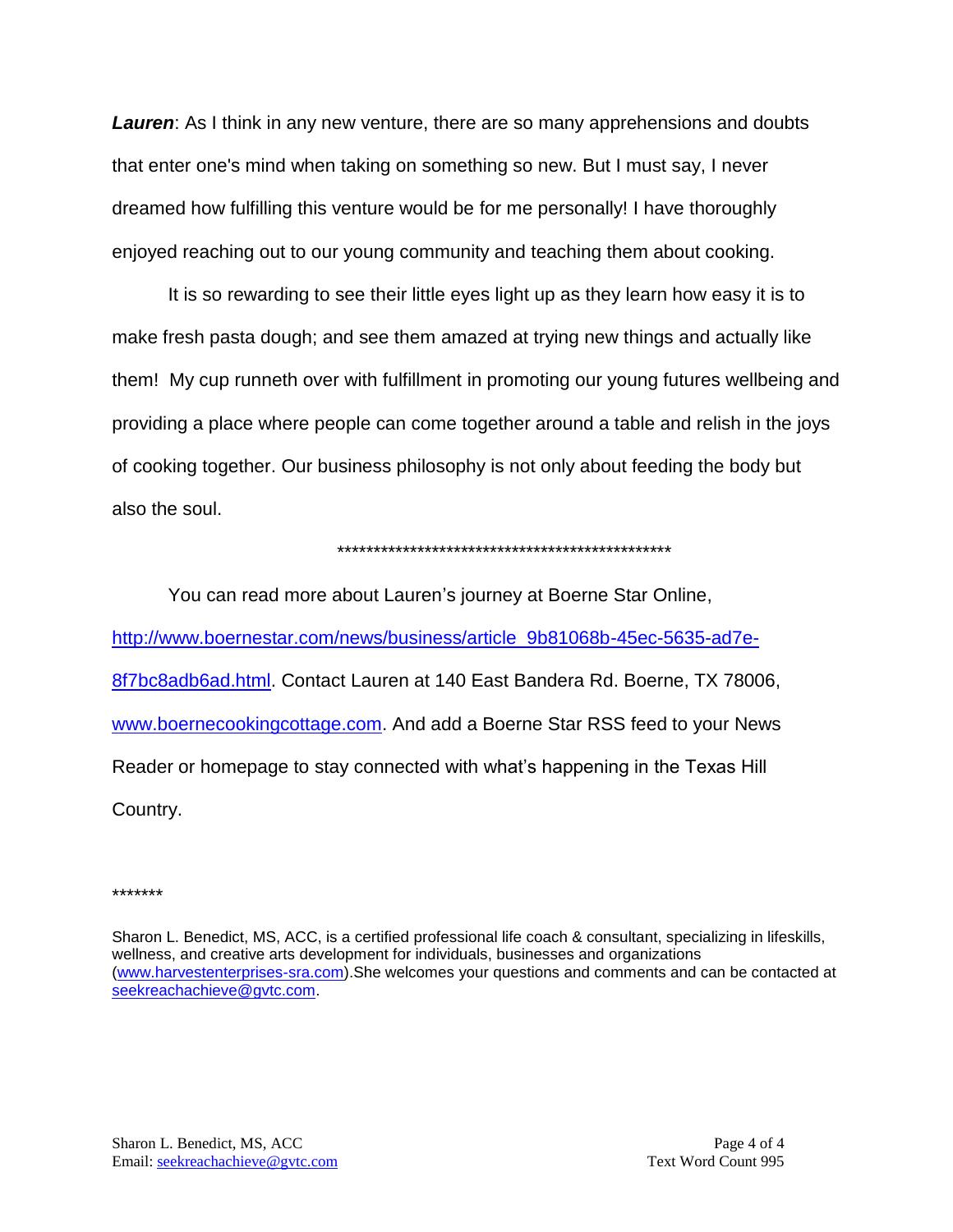



## **Mealtime with Janet & Bren at Kiss the Cook**

(published in Boerne Star, Friday, August 27, 2010)

To finish off this month lifeskill, Meals, let's visit with another local business that has added much to our mealtime experience. Janet Galloway and Bren Isgitt opened *Kiss the Cook* in Boerne, 2006. Since this month focus has been on the value of mealtime together with family and friends, let's learn about their own culinary journey and passion for helping bring back the art and heart of mealtime with what they offer.

My first question to both Janet and Bren was *"Please tell my readers about your life and culinary background; and what brought you to Boerne and the Texas Hill Country."* Janet shared she graduated from Baylor with a Speech Pathology degree. Bren graduated from Texas Tech with a Business Administration degree. Both Janet and Bren put their families first. It was not until their kids were grown that they were able to pursue their dreams of owning and operating a cooking store.

Janet and Bren have very different culinary styles, but they both share a love for cooking and good food that paved the way for an enduring friendship and business partnership. "We are kind of like the old story of the Country Mouse and the City Mouse," says Bren, referring to the classic children's tale. Bren grew up on a dairy farm in Colorado City, Texas, where she practiced hearty country cooking with fresh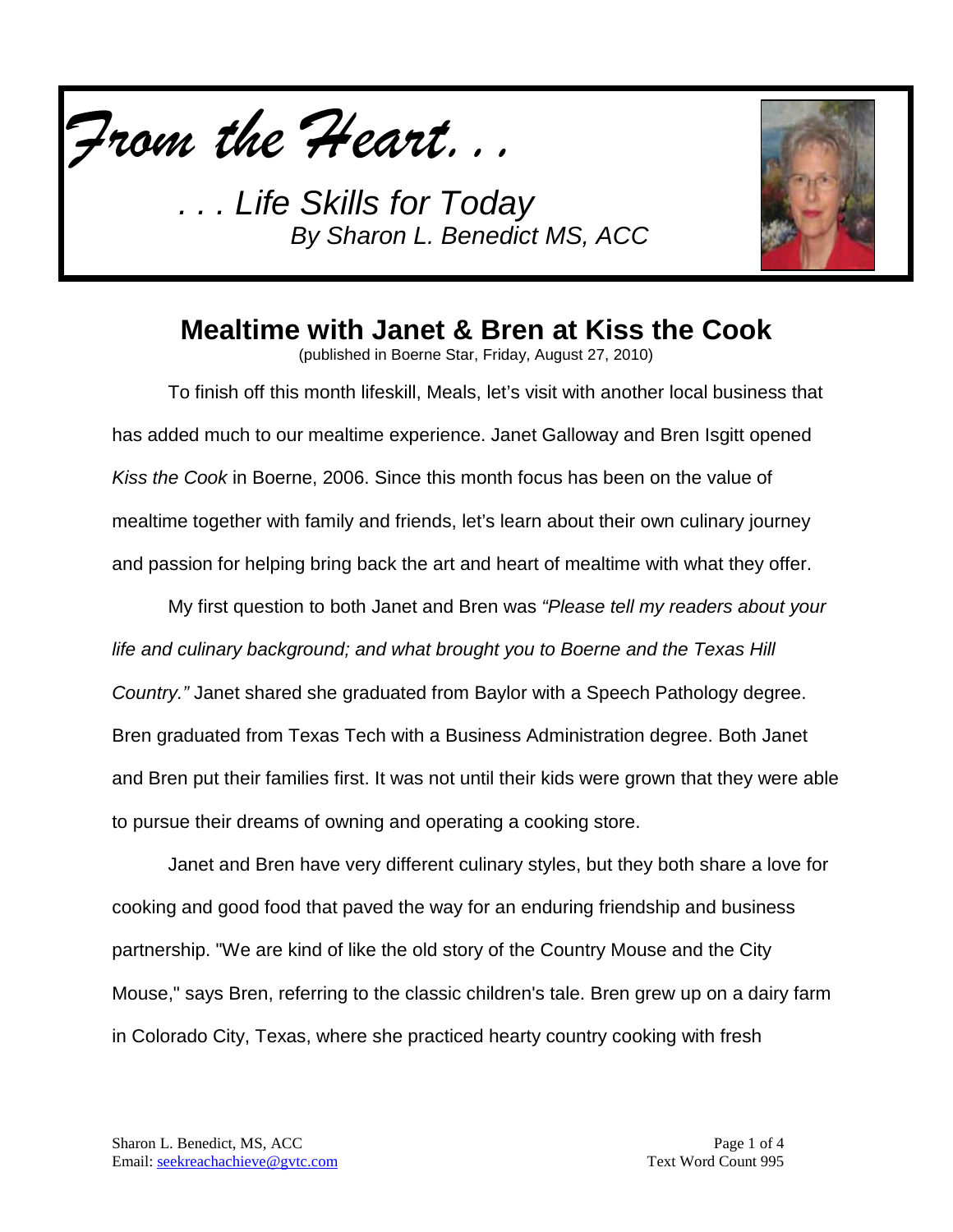ingredients. Janet grew up in Dallas, Texas, where she watched gourmet cooking shows on television, then started replicating the featured dishes at home.

As best friends, they used to cook together for their church supper. They took that desire and considered catering, but wanted something more full time and consistent. Purchasing *Kiss The Cook* in 1998, a cooking utensil store in Abilene, they realized their dream and continued on until they outgrew their location. Realizing they could move the store anywhere, they started thinking outside the "box", traveling first to Boerne to look for opportunities.

The time was not right, yet, for Boerne, because a building meeting their requirements was not available. They traveled next to Gruene, but were disappointed again. Upon arriving in Wimberley, they found the exact building that even exceeded their expectations. They remodeled and opened in Oct, 2001. After finding success and getting established in Wimberley, they decided to pursue the dream of owning a second store. A customer from Boerne told them that a building behind Bear Moon bakery was for sale that would be perfect for a kitchen store and "why didn't they come open a store in Boerne?"

They went immediately to check it out and put a contract on the building. After remodeling the beautiful historical location, they opened Boerne's *Kiss The Cook* July, 2006 and added the Teaching Kitchen in 2007. Their dream of having fun teaching others to cook was realized at the Boerne store.

I then asked *"What key life experience sparked their interest and passion for cooking and the culinary arts?"* For Janet it was cooking with her grandmother and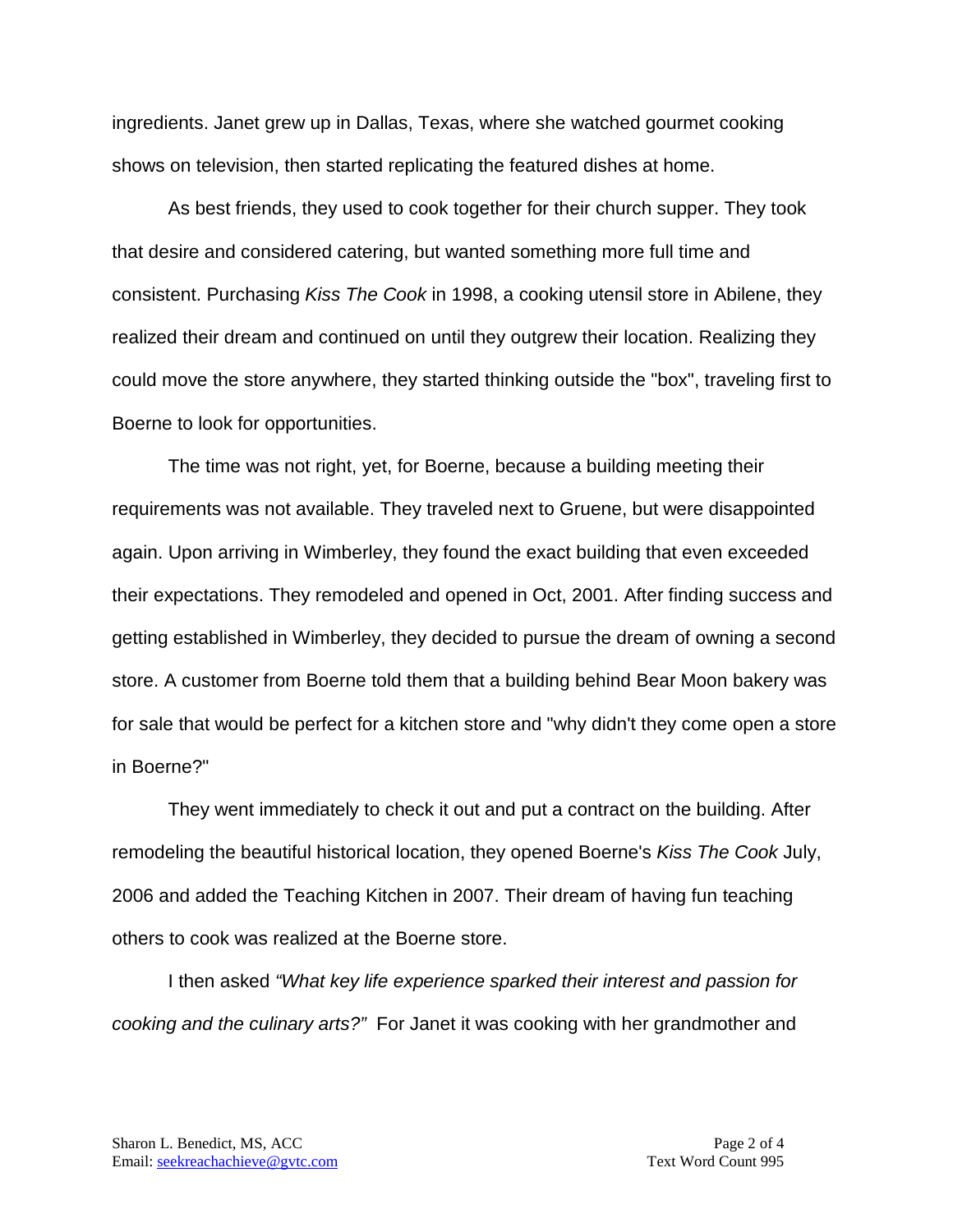watching gourmet cooking shows like Julia Childs. For Bren it was growing up in 4H Club participating in county fair events, taking Home Economics in high school.

When I asked them *"In what direction did their interest, education, and professional experience take them?"*, both Janet and Bren were able to draw on their ability to run a business because of their experiences helping run family businesses. Bren's background in Business Administration at Texas Tech may not have been fresh, but it was retained and put into practice. Janet's family background was in building and developing. She was then able to use all her talents and expertise in remodeling the two properties.

Both Janet and Bren shared how their *Kiss The Cook* business fulfilled their personal and business philosophies. "We believe in hospitality, honesty, fairness and integrity. . .giving our customers a choice of products in good, better, best at competitive prices." Hanging in the kitchen window of Boerne's *Kiss The Cook* is a stained glass script that says "Let me be a little kinder, let me be a little blinder, to the faults of those about me. Let me praise a little more; Let me be, when I am weary, just a little bit more cheery; Let me serve a little better those that I am striving for. . ."

This glass script sums up the fulfillment of their personal and business philosophy. Janet and Bren have both experienced satisfaction in achieving their goals. When they first bought the little 800 sq.ft., *Kiss The Cook* store in Abilene, many friends and family didn't think they could make it last. It has taken them 12 ½ years of hard work, sweat, and some tears building their business. They both know that never saying "we can't", but saying "we can do this with God's help" put them where they are today.